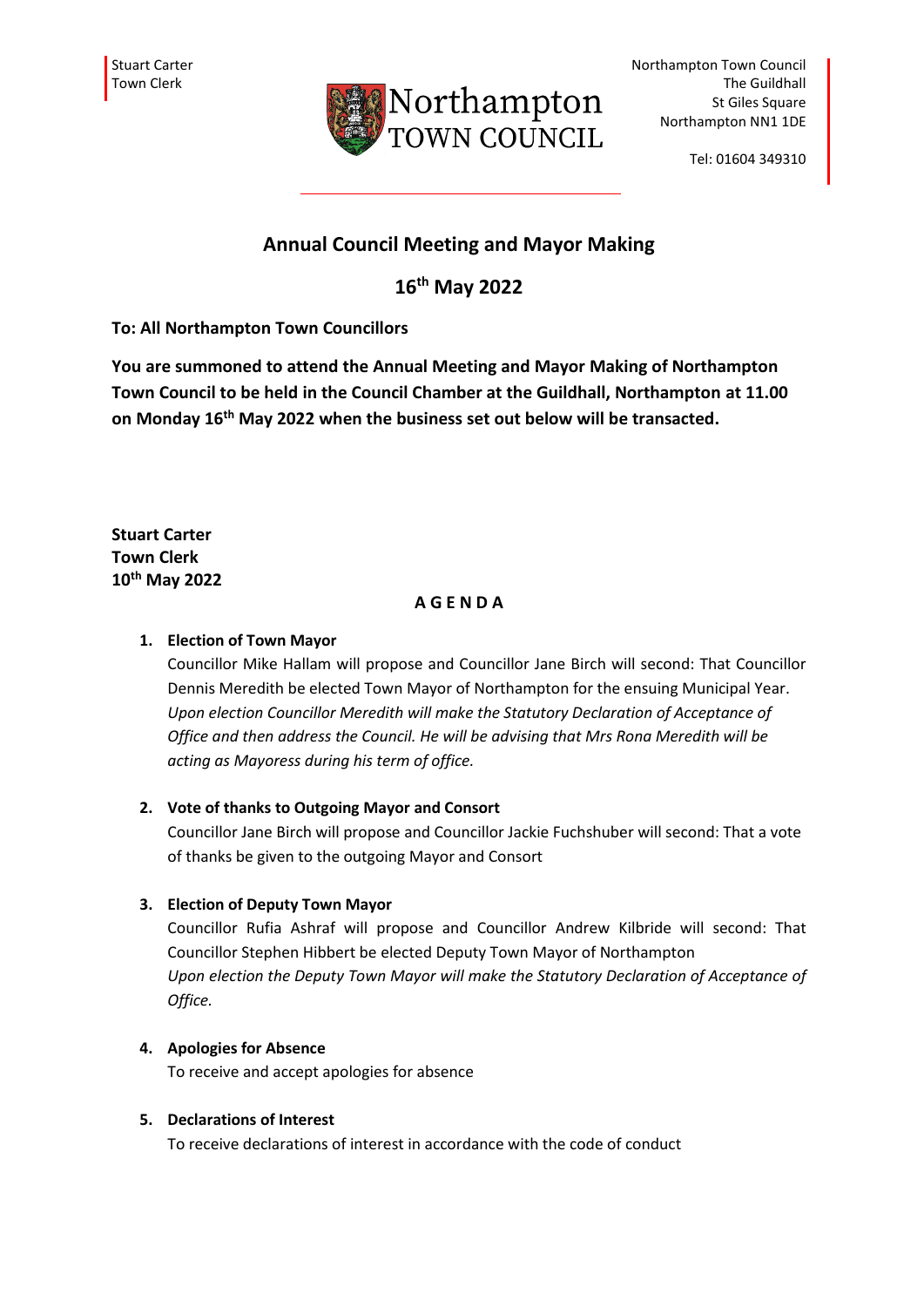#### **6. Mayoral Appointments**

The Town Mayor will appoint the following: Mayor's Chaplain – Father Brendon McDermott Macebearer – Mr Dave Peach Mayor's Cadet – Leading Cadet Azaria Corsaro Mayor's Charities – St Vincent De Paul and ABF The Soldiers' Charity

#### **7. Minutes**

To authorise the Town Mayor to sign the Minutes of the Meeting of the Council held on  $9<sup>th</sup>$ May 2022 as a true and correct record of the proceedings. (to be tabled)

### **8. Membership of Committees**

Councillor Jane Birch will propose and Councillor Mike Hallam will second: That subject to any further amendment, the following Committee membership as attached be approved

*The Mayor Making reception will be held on Wednesday 18th May at the Guildhall at 6 pm.*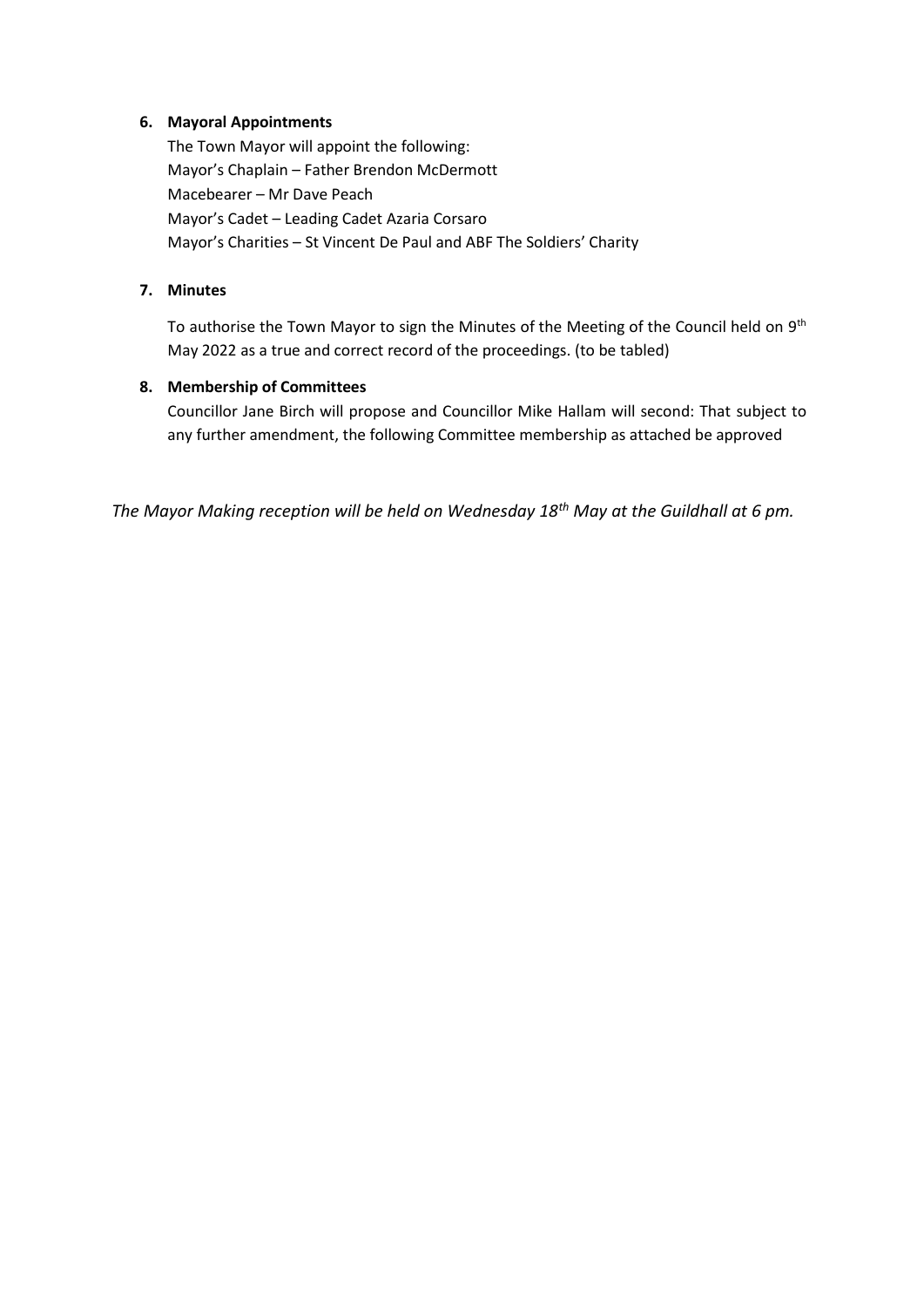

Tel: 01604 349310

Agenda Item No 8

Proposed Committee Membership

### **Members of the Policy and Finance Committee:**

Councillors Marriott (Chair), T Eales (Vice Chair), Alwahabi, Birch, Connolly, G Eales, Hallam, Hibbert, Holland-Delamere, Kilbride, Purser, Russell, Stevens and Tarasiewicz

### **Members of the Environmental Services Committee:**

Councillors Stevens, (Chair), Kilbride (Deputy Chair), Alwahabi, Ashraf, Brown, Choudary, Haque, Joyce, Meredith, Miah, Soa, and Tarasiewicz

### **Members of the Community Services Committee**

Councillors Birch (Chair), Holland-Delamere (Deputy Chair), Ashraf, G Eales, T Eales, Fuchshuber, Hallam, Hibbert, Ismail, Lane, Marriott and Soan

### **Members of the Planning Committee:**

Councillors Connolly (Chair), Russell (Deputy Chair), Brown, Choudary, Fuchshuber, Haque, Ismail, Lane, Meredith, Miah, Purser and Stevens

### **Sub Committees and Working Group**

#### **Members of the Accounts Sub-Committee:**

Cllrs Marriott (Chair), Birch, Hibbert and Purser

### **Members of the Grants Sub Committee:**

Cllrs Birch (Chair), T Eales, Hibbert, Holland-Delamere Named substitute: Cllr Lane

### **Members of the Staffing Sub-Committee**

Councillors Birch, T Eales, Hibbert, Kilbride, Marriott, Purser, Russell